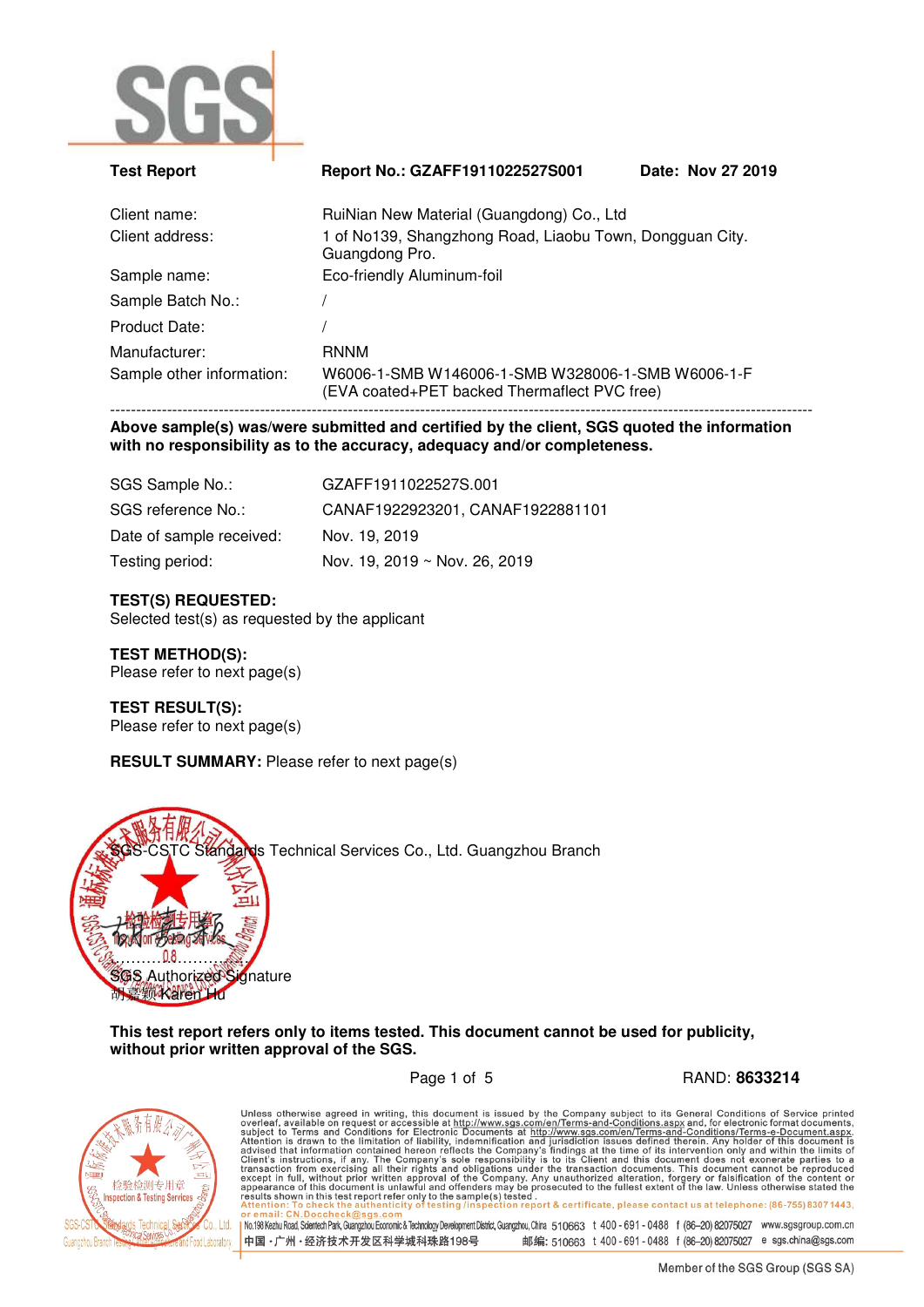

**Test Report Report No.: GZAFF1911022527S001 Date: Nov 27 2019** 

# **RESULT SUMMARY:**

| <b>Test Requested</b>                                                                                                                                                                   | Conclusion         |
|-----------------------------------------------------------------------------------------------------------------------------------------------------------------------------------------|--------------------|
| A: FDA 21 CFR 177.1350-Chloroform-soluble extractive residues                                                                                                                           | <b>PASS</b>        |
| B: Verification for label claim validity - Bisphenol A free by Total Content of Bisphenol                                                                                               | <b>PASS</b>        |
| C: US Model Toxics in Packaging Legislation (TPCH: Toxics in Packaging Clearing<br>House) (formerly drafted by CONEG) - Total Lead, Cadmium, Mercury and Hexavalent<br>Chromium content | <b>PASS</b>        |
| D: American Society for Testing and Materials - ASTM F 963-17 (Clause 4.3.5) - total<br>Lead in Substrate Materials                                                                     | <b>PASS</b>        |
| E: American Society for Testing and Materials-ASTM F 963-17(Clause 4.3.5)-soluble<br>heavy metal in Substrate Materials/paint and similar surface-coating materials                     | <b>PASS</b>        |
| F: PVC (Polyvinyl chloride)                                                                                                                                                             | <b>See Results</b> |
| G: Phthalate(s)                                                                                                                                                                         | See Results        |

## **TEST RESULT(S):**

A: FDA 21 CFR 177.1350–Chloroform-soluble extractive residues

Test Method: With reference to US FDA 21 CFR 177.1350.

| <b>Simulant Used</b>   | Time                 | Temperature      | Max. Permissible Limit     | <b>Test Result</b>           | Comment     |
|------------------------|----------------------|------------------|----------------------------|------------------------------|-------------|
| <b>Distilled Water</b> | $24.0 \text{ hr(s)}$ | 120 °F           | $0.5$ mg/inch <sup>2</sup> | $< 0.2$ mg/inch <sup>2</sup> | <b>PASS</b> |
| 8% Ethanol             | $24.0 \text{ hr(s)}$ | 120 $^{\circ}$ F | $0.5$ mg/inch <sup>2</sup> | $<$ 0.2 mg/inch <sup>2</sup> | <b>PASS</b> |
| 50% Ethanol            | 24.0 $hr(s)$         | 120 °F           | $0.5$ mg/inch <sup>2</sup> | $<$ 0.2 mg/inch <sup>2</sup> | <b>PASS</b> |
| n-Heptane              | $0.5$ hr(s)          | 70 °F            | $0.5$ mg/inch <sup>2</sup> | $<$ 0.2 mg/inch <sup>2</sup> | <b>PASS</b> |

B: Verification for label claim validity - Bisphenol A free by Total Content of Bisphenol A Test Method: With reference to Part II Section D2 of Testing Methods for Foodstuffs, Implements, Containers and Packaging, Toys, Detergents, JETRO, Japan External Trade Organization, 2009 (Dichloromethane extraction by ultrasonic bath). Analysis was performed by HPLC-MS

| Test Item(s)                 | Unit                     | Method Detection Limit   | Test Result |
|------------------------------|--------------------------|--------------------------|-------------|
| Total content of Bisphenol A | mg/kg                    | 0.1                      | ND.         |
| Comment                      | $\overline{\phantom{0}}$ | $\overline{\phantom{0}}$ | <b>PASS</b> |

Note: ND = Not Detected.

C: US Model Toxics in Packaging Legislation (TPCH: Toxics in Packaging Clearing House) (formerly drafted by CONEG) – Total Lead, Cadmium, Mercury and Hexavalent Chromium content Test Method: With reference to GZTC CHEM-TOP-174-01. Analysis of Cadmium, Lead and Mercury was performed by ICP-OES. Analysis of Hexavalent Chromium (Cr(VI)) was performed by UV-Vis

## Page 2 of 5 RAND: **8633214**



Unless otherwise agreed in writing, this document is issued by the Company subject to its General Conditions of Service printed<br>overleaf, available on request or accessible at <u>http://www.sgs.com/en/Terms-and-Conditions.a</u> No.198 Kezhu Road, Scientech Park, Guargzhou Economic & Technology Development District, Guangzhou, China 510663 t 400 - 691 - 0488 f (86-20) 82075027 www.sgsgroup.com.cn 中国·广州·经济技术开发区科学城科珠路198号 邮编: 510663 t 400 - 691 - 0488 f (86-20) 82075027 e sgs.china@sgs.com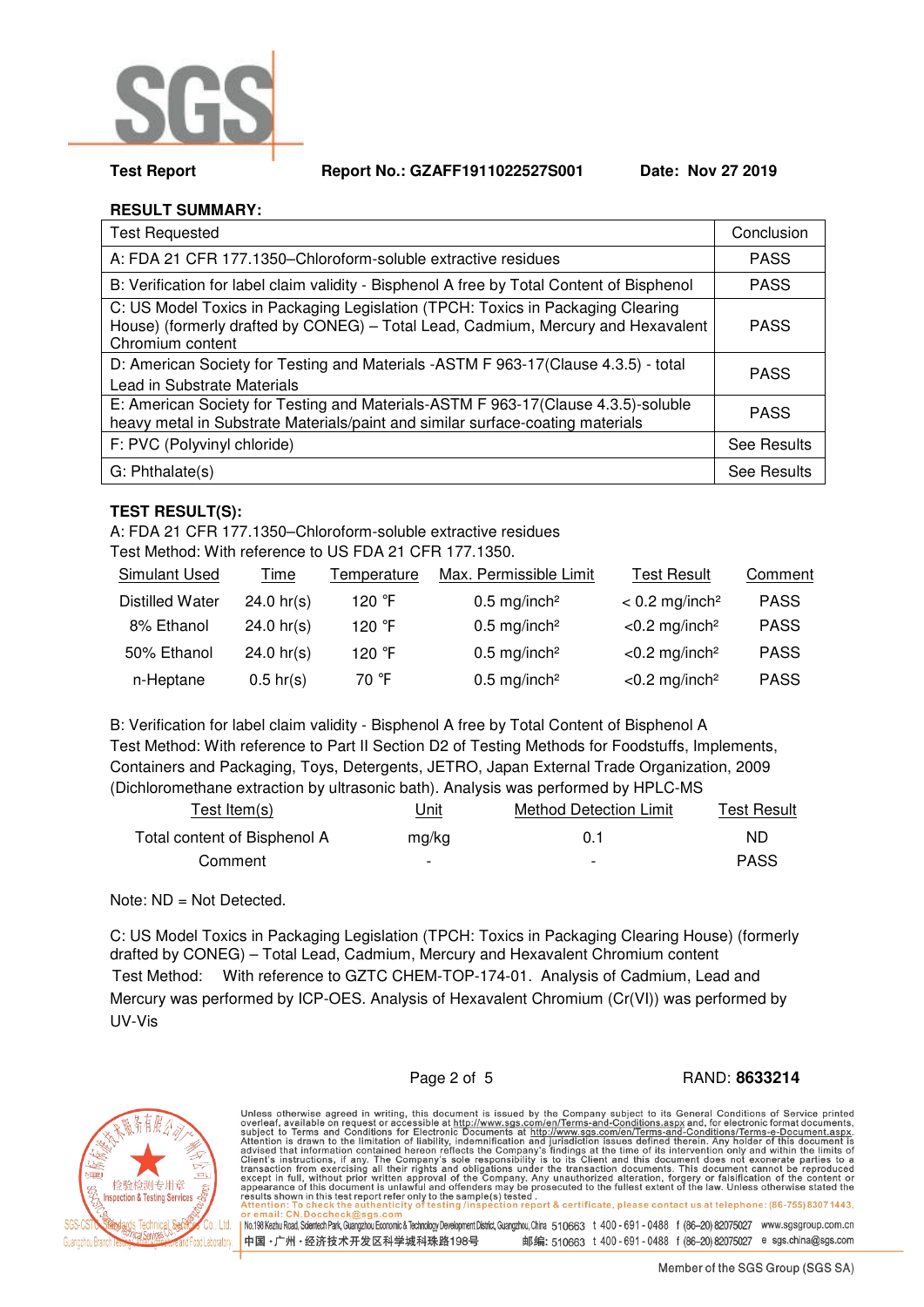

| <b>Test Report</b>           |                          | Report No.: GZAFF1911022527S001 |                               | Date: Nov 27 2019  |  |
|------------------------------|--------------------------|---------------------------------|-------------------------------|--------------------|--|
| Test Item(s)                 | Limit                    | Unit                            | <b>Method Detection Limit</b> | <b>Test Result</b> |  |
| Lead (Pb)                    | $\overline{\phantom{a}}$ | mg/kg                           | 5                             | ND.                |  |
| Hexavalent Chromium (CrVI)   | -                        | mg/kg                           | 8                             | ND.                |  |
| Cadmium (Cd)                 | $\overline{\phantom{a}}$ | mg/kg                           | 5                             | <b>ND</b>          |  |
| Mercury (Hg)                 | $\overline{\phantom{a}}$ | mg/kg                           | 5                             | ND.                |  |
| Total (Pb + Cd + Cr VI + Hg) | 100                      | mg/kg                           |                               | ND.                |  |

Notes:

1. The TPCH legislation has been enacted by California, Connecticut, Florida, Georgia, Illinois, Iowa, Maine, Maryland, Minnesota, Missouri, New Hampshire, New Jersey, New York, Pennsylvania, Rhode Island, Vermont, Virginia, Washington and Wisconsin.

2. ND = Not Detected.

D: American Society for Testing and Materials -ASTM F 963-17(Clause 4.3.5) - total Lead in Substrate Materials

Test Method: With reference to CPSC-CH-E1002-08.3. Analysis was performed by ICP-OES.

| Test Item(s)    | <u>Limit</u>             | اnit                     | Method Detection Limit   | Test Result |
|-----------------|--------------------------|--------------------------|--------------------------|-------------|
| Total Lead (Pb) | 100                      | ma/ka                    | 20                       | ND          |
| Comment         | $\overline{\phantom{0}}$ | $\overline{\phantom{0}}$ | $\overline{\phantom{0}}$ | <b>PASS</b> |

Note: ND = Not Detected.

E: American Society for Testing and Materials-ASTM F 963-17(Clause 4.3.5)-soluble heavy metal in Substrate Materials/paint and similar surface-coating materials

| Test Method: With reference to ASTM F 963-17(Clause 8.3), analysis was performed by ICP-OES. |       |             |                               |             |
|----------------------------------------------------------------------------------------------|-------|-------------|-------------------------------|-------------|
| Test Item $(s)$                                                                              | Limit | <u>Unit</u> | <b>Method Detection Limit</b> | Test Result |
| Soluble Lead (Pb)                                                                            | 90    | mg/kg       | 5                             | ND.         |
| Soluble Antimony (Sb)                                                                        | 60    | mg/kg       | 5                             | ND.         |
| Soluble Arsenic (As)                                                                         | 25    | mg/kg       | 2.5                           | ND.         |
| Soluble Barium (Ba)                                                                          | 1000  | mg/kg       | 10                            | ND.         |
| Soluble Cadmium (Cd)                                                                         | 75    | mg/kg       | 5                             | ND.         |
| Soluble Chromium (Cr)                                                                        | 60    | mg/kg       | 5                             | ND.         |
| Soluble Mercury (Hg)                                                                         | 60    | mg/kg       | 5                             | ND.         |
| Soluble Selenium (Se)                                                                        | 500   | mg/kg       | 10                            | ND.         |
| Comment                                                                                      |       |             |                               | <b>PASS</b> |
|                                                                                              |       |             |                               |             |

Notes:

1. Results shown are of the adjusted analytical results.

Page 3 of 5 RAND: **8633214**



Unless otherwise agreed in writing, this document is issued by the Company subject to its General Conditions of Service printed<br>overleaf, available on request or accessible at <u>http://www.sgs.com/en/Terms-and-Conditions.a</u> No.198 Kezhu Road, Scientech Park, Guargzhou Economic & Technology Development District, Guangzhou, China 510663 t 400 - 691 - 0488 f (86-20) 82075027 www.sgsgroup.com.cn 中国·广州·经济技术开发区科学城科珠路198号 邮编: 510663 t 400 - 691 - 0488 f (86-20) 82075027 e sgs.china@sgs.com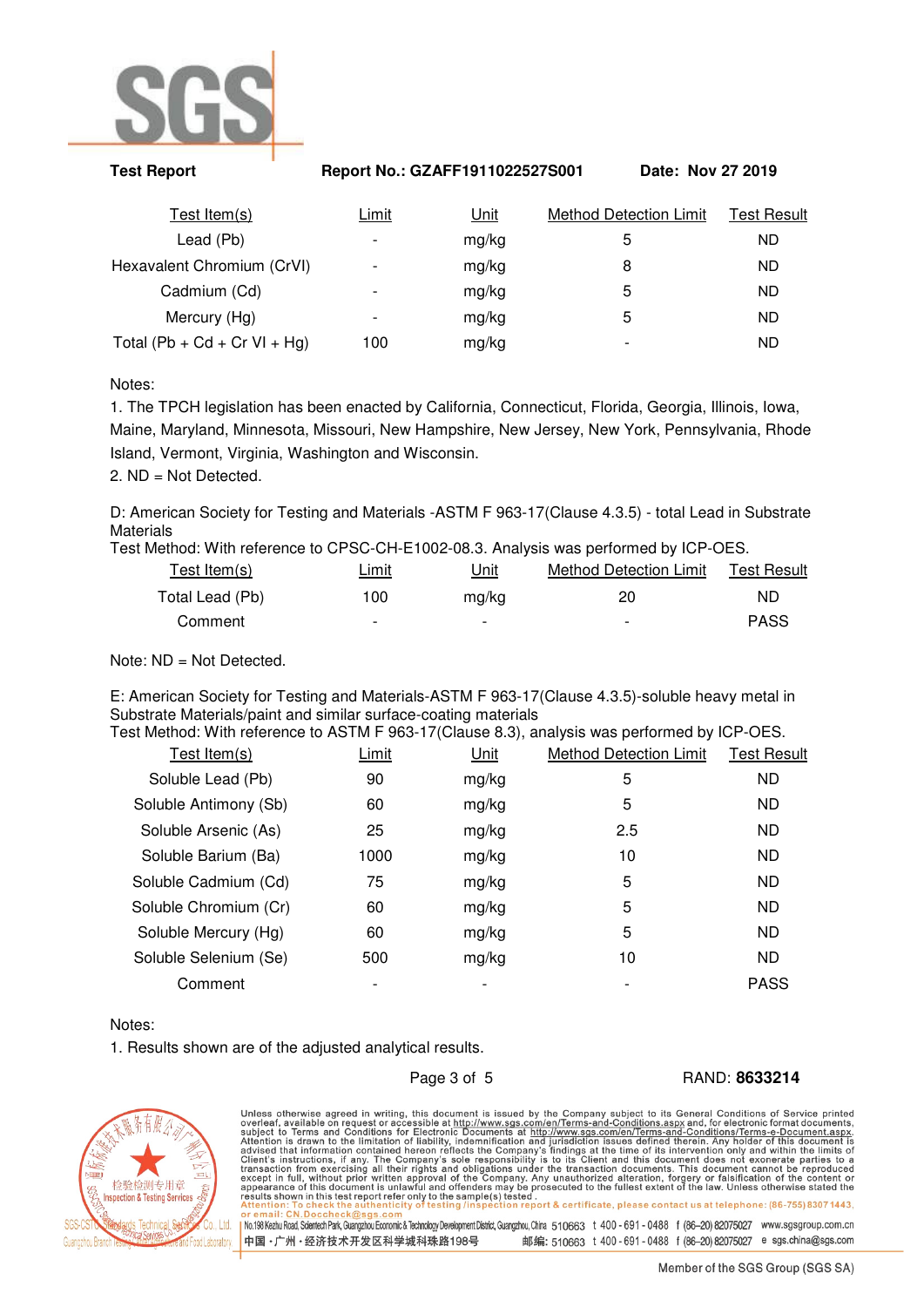

**Test Report Report No.: GZAFF1911022527S001 Date: Nov 27 2019** 

2. ND = Not Detected.

F: PVC (Polyvinyl chloride)

| Test Method: With reference to ASTM E 1252-98 (2013), analysis was performed by FTIR. |                          |                        |             |  |  |
|---------------------------------------------------------------------------------------|--------------------------|------------------------|-------------|--|--|
| Test Item(s).                                                                         | <u>Unit</u>              | Method Detection Limit | Test Result |  |  |
| PVC.                                                                                  | $\overline{\phantom{0}}$ | -                      | Negative    |  |  |

Note: Negative=Undetectable, Positive=Detectable.

## G: Phthalate(s)

Test Method: With reference to IEC 62321-8:2017, analysis was performed by GC-MS.

| Test Item $(s)$                     | CAS NO.                    | Unit                    | <b>Method Detection</b><br>Limit | <b>Test Result</b> |
|-------------------------------------|----------------------------|-------------------------|----------------------------------|--------------------|
| Dibutyl phthalate (DBP)             | 84-74-2                    | % (w/w)                 | 0.005                            | <b>ND</b>          |
| Butyl benzyl phthalate (BBP)        | 85-68-7                    | $\frac{\%}{\mathrm{W}}$ | 0.005                            | <b>ND</b>          |
| Bis (2-ethylhexyl) phthalate (DEHP) | 117-81-7                   | % (w/w)                 | 0.005                            | <b>ND</b>          |
| Diisononyl Phthalate (DINP)         | 28553-12-0 /               | % (w/w)                 | 0.005                            | <b>ND</b>          |
|                                     | 68515-48-0                 |                         |                                  |                    |
| Diisodecyl Phthalate (DIDP)         | 26761-40-0 /<br>68515-49-1 | $%$ (w/w)               | 0.005                            | <b>ND</b>          |
| Di-n-hexyl Phthalate (DnHP)         | 84-75-3                    | % (w/w)                 | 0.005                            | <b>ND</b>          |
| Di-n-octyl Phthalate (DNOP)         | 117-84-0                   | % (w/w)                 | 0.005                            | <b>ND</b>          |
|                                     |                            |                         |                                  |                    |

Note: ND = Not Detected.

Page 4 of 5 RAND: **8633214**



Unless otherwise agreed in writing, this document is issued by the Company subject to its General Conditions of Service printed<br>overleaf, available on request or accessible at http://www.sgs.com/en/Terms-and-Conditions.as No.1981 Kezhu Road, Scientech Park, Guangzhou Economic & Technology Development District, Guangzhou, China 510663 t 400 - 691 - 0488 f (86-20) 82075027 www.sgsgroup.com.cn 中国·广州·经济技术开发区科学城科珠路198号 邮编: 510663 t 400 - 691 - 0488 f (86-20) 82075027 e sgs.china@sgs.com